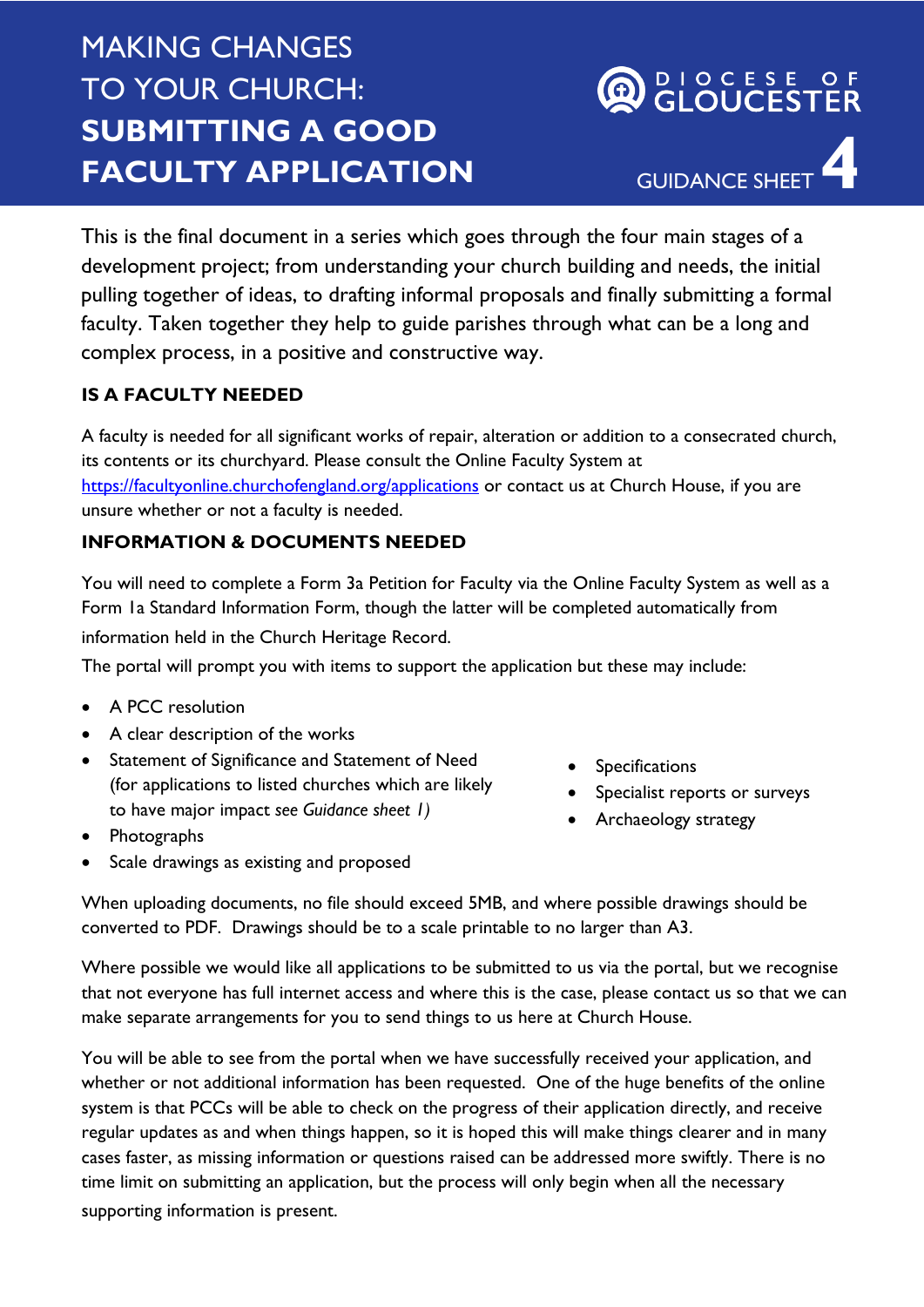## **DEADLINES**

The deadline for the submission of faculty applications is 14 days before the DAC meeting and dates for the year are available on our website. Once the portal has received your faculty application and confirmed all information and supporting documents are present, you will be notified via email of the meeting date at which it will be discussed.

# **DAC SITE VISITS**

Depending upon the nature of the faculty and how familiar the DAC are with your church and your proposals, a site visit may be required by a delegation of the DAC and its officers. If this is the case, we will make the appropriate arrangements to visit as soon as is practical for all those attending. If when you submit your faculty we are not able to visit before the next available committee meeting, the discussion of your faculty application will be deferred to the meeting after next.

Site visits should ideally be attended by members of the PCC who are able to explain your proposals more fully. If you would also like your architect/ surveyor/professional advisor to be present, you are welcome to invite them to attend, but you should bear in mind the potential costs involved.

#### **CONSULTATIONS**

Once your application is safely within the online portal we will use the information you have sent us to initiate consultation with the Church Buildings Council (CBC), Historic England (HE), your local authority (LPA) and the Amenity Societies (Ancient Monuments Society, Council for British Archaeology, Society for the Protection of Ancient Buildings, Georgian Group, Victorian Society, 20th Century Society) as appropriate. Consultation will be dealt with automatically and all necessary consultees will be given the minimum 28 days to respond.

# **PLANNING PERMISSION AND BUILDING REGULATIONS**

If your proposals involve any extension or alteration to the exterior of your church, or to its boundaries, Planning Permission and Building Regulations (Building Regs) approval may be needed in addition to any faculty applications. We would recommend that you submit for planning approval prior to submitting for a faculty so that you can include the decision notice with your faculty papers. The Ecclesiastical Exemption means that churches are exempt from the need for Listed Building Consent, but planning permission is unaffected and will still be required. Building Regs approval will also be needed for the installation of all new facilities (WCs, kitchens, self-heated pods, etc). If you are in any doubt as to whether Planning Permission or Building Regs approval is required for the works you are planning, please contact your local Planning or Building Control departments.

#### **FEES**

The Faculty fee is paid by the Diocese for all applications made by PCCs. Applications to be made by private individuals (private memorials for example), or third party organisations must be paid for by the individuals or organisations directly.